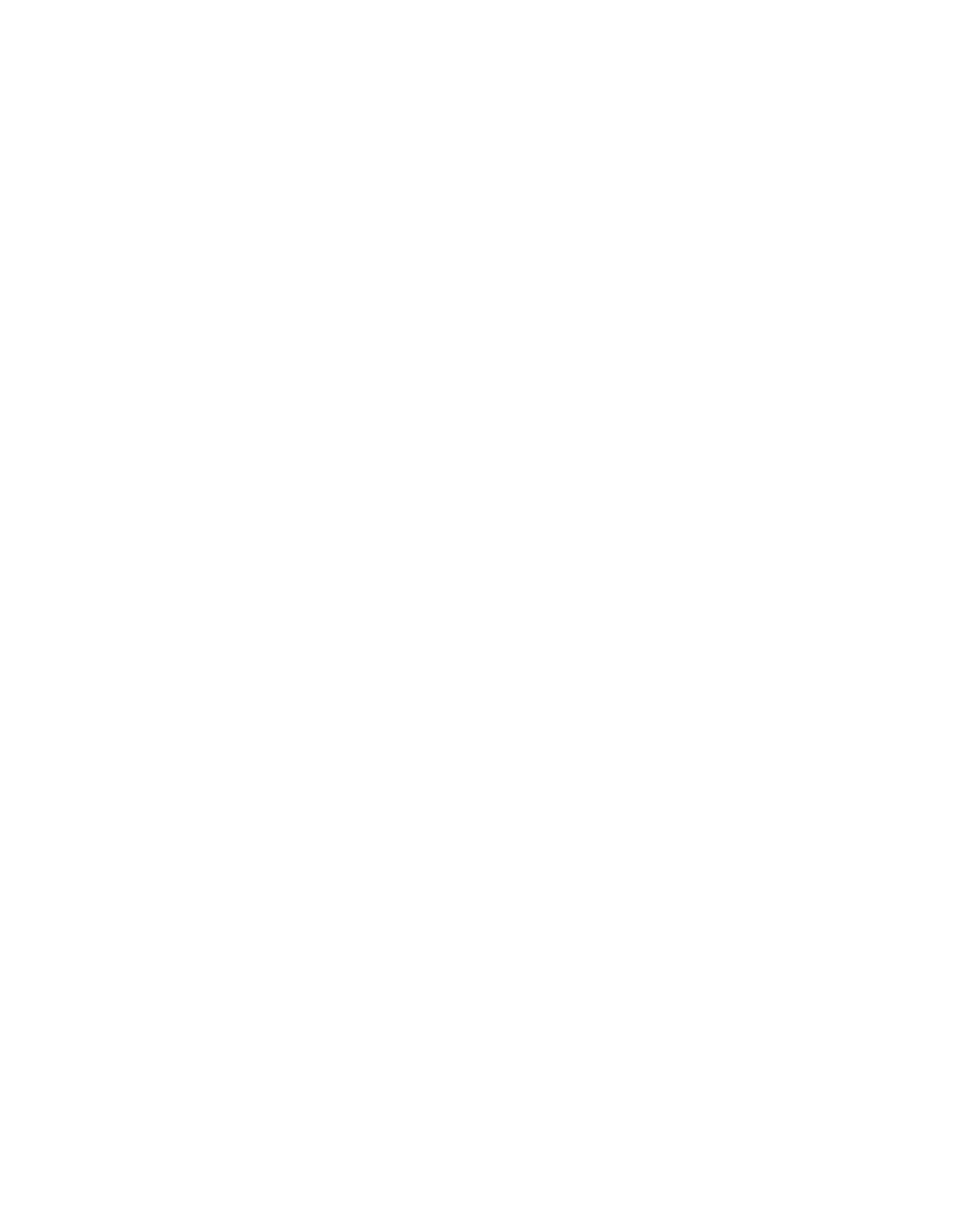# **2015: A YEAR OF ACTION**

ON JAN. 7, 2015, the AFL-CIO convened a national Summit on Wages to highlight the multiple fights working people are engaging in across the country to raise wages and improve working conditions. Rank-andfile workers told their stories of struggle and victory to an audience of more than 300 union leaders, faith leaders, organizers, national advocates and local economic justice activists.

Sen. Elizabeth Warren (D-Mass.) urged participants to elect political leaders who will "unrig" the rules and ensure our economy works for working people, not the wealthy and well-connected. The Economic Policy Institute reviewed the deliberate policy choices and development trends that have left us with 30 years of stagnant wages.

President Rich Trumka then ended the summit by calling for union activists and community allies to ramp up the pressure on elected officials and employers to create a more just, inclusive economy, and to hold politicians accountable for delivering on the promises they make during the campaign season.

This report highlights a range of post-summit actions taken across the country by unions, organizing groups, working people and ordinary citizens to raise wages and improve working conditions. From collective bargaining victories to organizing in new sectors of the economy and new regions to local legislative victories and executive action at the national level, 2015 was a year of working people rising.

# **Multiple Fronts in the Fight to Improve Work and Wages**

In 2014, many reports and articles noted that the stock market and corporate profits were back to pre-Great Recession levels, and unemployment was falling, but wage growth remained flat. Pollsters reported growing

frustration among voters about the failure of the economy to improve the lives of ordinary families. A majority of the electorate was pessimistic that their children would have the same standard of living they had enjoyed. In 2015, this anxiety and anger was channeled into action.

In 2015, working people used whatever tools were available to them to push for higher wages and better work. Those with union representation at work used collective bargaining to demand higher wages and benefits. In 2015, union workers in contract negotiations challenged now-profitable corporations to share their gains with the employees who had made them successful, and who had made concessions during the tough times. They demanded more, and in some cases went on strike to win their demands.

Workers without union representation organized new collective bargaining units in a variety of sectors, from health care to higher education. Union organizing and activity even grew in the South—that region of the country traditionally most hostile to unions.

The energy behind the OURWalmart campaign and the fast food workers' strikes fanned minimum wage fights across the country and resulted in pay increases for entry-level workers. The Fight for \$15 has become a rallying call in metropolitan areas across the country, and corporations are finding that paying workers low wages stains their brand.

Powerful alliances of community partners and labor unions are working together to raise labor market standards through legislative initiatives at the city and state levels—increasing minimum wage, prevailing wage and living wage standards; requiring employers to provide paid sick days and adequate notice of changes in work schedules; and setting up new penalties and protections against wage theft and discriminatory pay practices. (At the federal level, bills that would raise the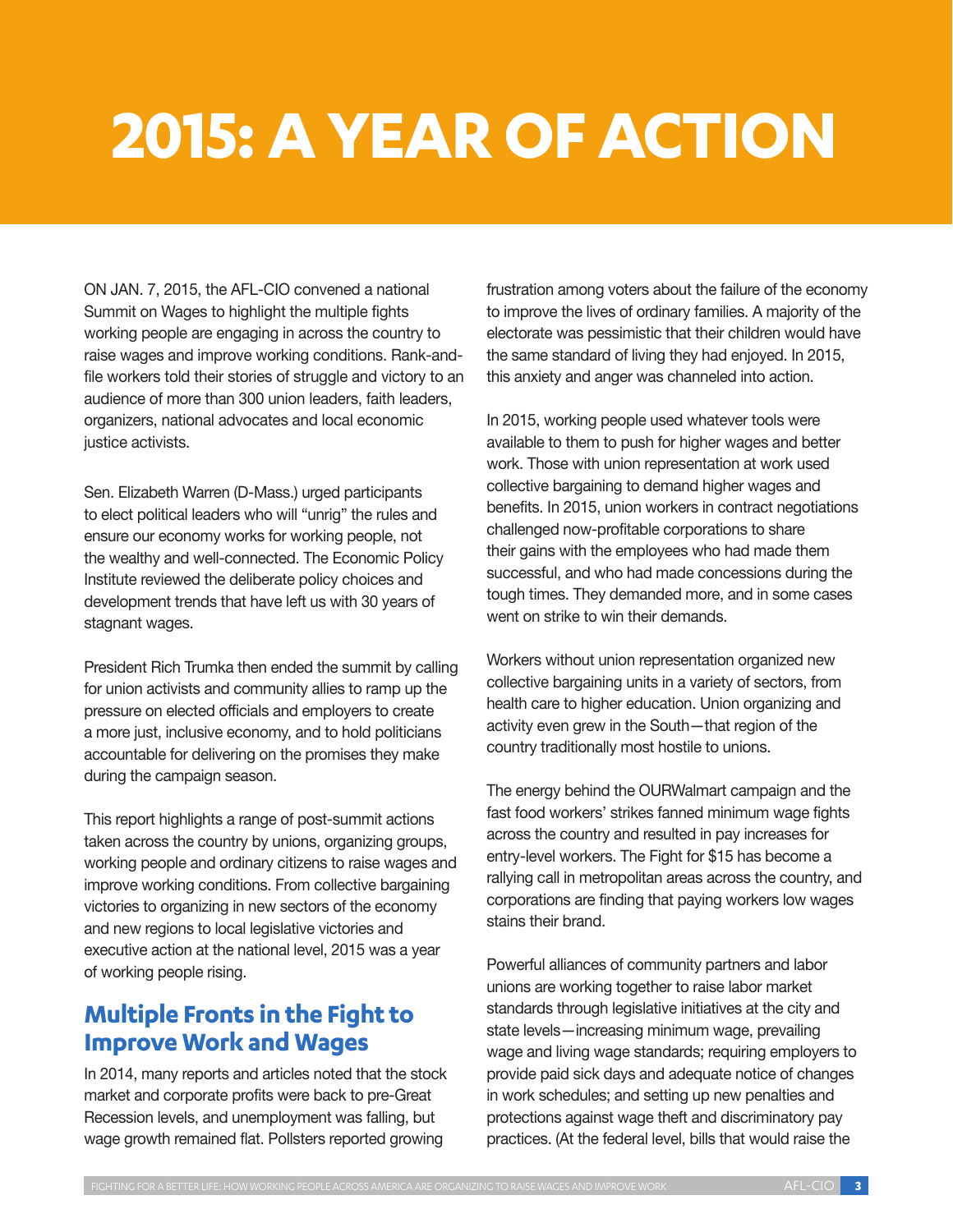minimum wage and improve other labor protections have been introduced by Democratic legislators but stopped by the Republican leadership of the House and Senate.)

At the federal level in 2015, the Obama administration continued to propose new rules to help workers. One would raise wages for millions of workers by making more workers eligible for overtime, and another would require federal contractors to provide paid sick days to their employees. A third would prevent federal contractors from retaliating against employees who discuss their wages and benefits with each other, making it easier for women to learn whether they are receiving equal pay for equal work.

The National Labor Relations Board, whose mission is to protect workers' right to organize and bargain, took a step in 2015 to make it easier for workers to organize a union if they want one by eliminating delays in the process by which unions are recognized, and by determining that huge "branded" companies like McDonald's that operate through local franchises bear some responsibility for ensuring the rights of McDonald's employees are respected.

This grassroots activity across the country and continuing attention focused on wage levels and job quality led to a public dialogue in 2015 about the importance of improving wages and working conditions that the country hasn't seen in decades. President Obama and his top economic policy advisers, as well as the Board of Governors of the Federal Reserve and the regional Federal Reserve Banks, all have focused on the wages and working conditions of working people, not just unemployment rates.

This has been an extraordinary year of activism and engagement by working people. There are challenges ahead, but it is important to stop and recognize these victories—and then get back to work.

# **Working People Used Contract Negotiations to Win Real Improvements in Their Lives**

In the trough of the Great Recession, unemployment soared and workers were asked to take wage and benefit cuts to help employers stay afloat. But by 2015, with corporate profits surging, union members demanded a fair share of the fruits of their labor in contract negotiations with employers.

According to a Bloomberg BNA analysis of contract settlements through the first three quarters of 2015, unions that bargained for new contracts received a weighted average first-year raise of 4% (with lump-sum payments included). This is a significant increase from last year's 2.9% first-year increase, a six-year high.1 The final 2015 weighted average first-year wage increase could surpass 4.2%, the highest weighted average since 2001.

This optimistic estimate for a strong fourth quarter stems from developments in the auto and airline industries. First-year wage increases secured by auto workers at Ford, GM and Fiat-Chrysler ranged from 3% for those with more than eight years of service to a minimum of 7.7% and a maximum of 45.2% for those with less than eight years of service, putting more recent hires on a path to wage parity with their longer-tenured brothers and sisters. At Chrysler, about 40% of the workforce will be shifted toward the higher pay scale.

Meanwhile, passenger service and reservation workers at American Airlines will receive an average first-year wage increase of 30%. Combined, these units represent nearly 120,000 workers, many of whom will experience a dramatic enhancement to their household income and quality of life.

The year 2015 also saw workers making effective and creative use of their right to strike—building alliances with communities and customers, and reinventing the strike as a tool of the labor movement as a social movement, following the examples set in recent years by teachers and fast food and retail workers. 2015 began with 1,800

1 Analysis of 591 agreements in BNA's Table of Contract Settlements, representing 643,000 workers from both the public and private sectors. BNA does not collect information on each and every contract, and BNA analysis is based exclusively on the sample it has collected.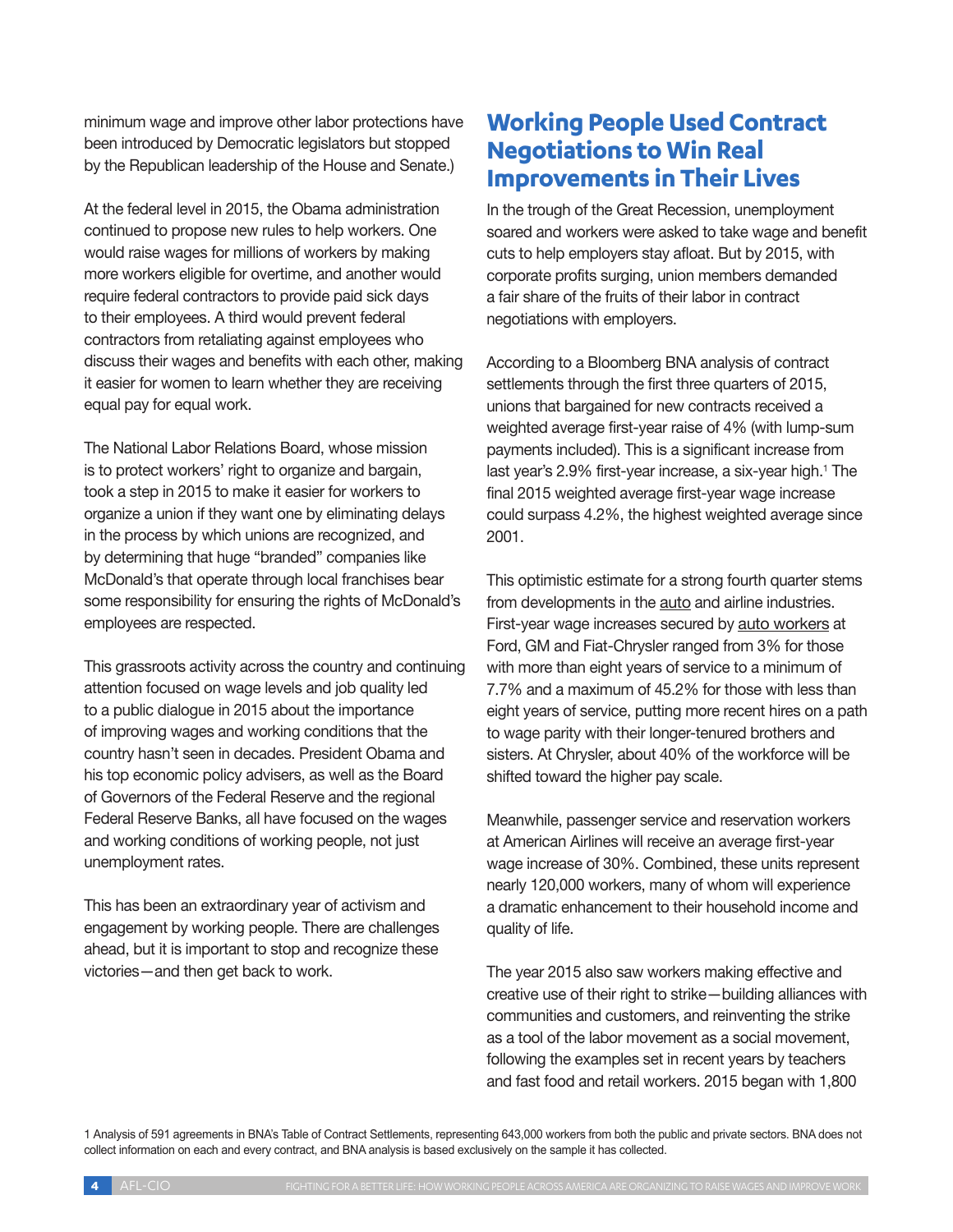Communications Workers (CWA) and Electrical Workers (IBEW) members reaching an agreement with FairPoint after a four-month strike. Thousands of union members at oil refineries went on strike in California, Kentucky, Texas and Washington in February and some 30,000 union members soon had new three-year contracts. At Kohler in Sheboygan, Wisconsin, 2,000 UAW members staged a successful monthlong strike that reversed company demands for greater inequality between firstand second-tier workers. Workers are rejecting calls for two-tier pay structures and lower benefits for new workers. They are standing in solidarity.

Several well-known corporations responded to the more militant mood in 2015 with pay increases. In February, Walmart announced raises for 500,000 entry-level workers after several years of strikes and protests timed to coincide with Black Friday holiday shopping. TJX the parent company of T.J. Maxx, Marshall's and Home Goods—also announced in February it would raise the minimum wage for all of it workers to \$9 in June and \$10 in 2016. In March, Target announced it would raise its minimum wage to \$9 for all employees. In advance of a wave of strikes planned for April 15, McDonald's announced it would raise its average minimum wage. Several corporations also announced new policies on paid family leave: Netflix, Goldman Sachs, Adobe, Microsoft and Hilton.

### **Working People Organized in Key Growth Sectors and New Regions in 2015**

Working people are standing up for their rights on the job in key sectors of the economy and in the South, and using new and innovative approaches to establish unions. With the economy improving but wages remaining relatively stagnant, increasing numbers of working people are looking to the labor movement as an agent of change. From the Fight for \$15 to successful organizing campaigns at digital media companies, 2015 was a year marked by success and a fighting spirit.

### **Immigrant Workers Are Organizing for Rights on the Job**

Immigrant workers are better off when they have the protection of a union to defend their rights at the workplace. From coast to coast, UNITE HERE members won key organizing campaigns in hotels and food service. The mostly immigrant workers at the DoubleTree in Allston, Massachusetts, the Trump International Hotel and DoubleTree (formerly New Otani) Hotel in downtown Los Angeles were among the UNITE HERE members who successfully organized their workplaces.

The United Food and Commercial Workers (UFCW) represents many immigrant workers in the meatprocessing and meatpacking sector—one of the most physically demanding and dangerous sectors of the economy. In what has become a model for other unions, the UFCW escalated its immigrant member organizing efforts by launching a national program to educate immigrant members and their families about the employment rights the law provides them.

In an innovative partnership with the Laundry Workers Center, the United Steelworkers (USW) helped some 300 immigrant workers at B&H Photo win their union. In Southern California, the AFL-CIO launched a pilot project aimed at recruiting and training the next generation of Spanish-speaking organizers and researchers. The apprentice staff have assisted the organizing efforts of the Building Trades, UNITE HERE, National Taxi Workers Alliance and UFCW's El Super campaign.

### **Working People in the South Are Joining Together**

In recent years, the labor movement has redoubled its efforts to help more Southern workers organize. UAW wins at parts manufacturers and Volkswagen stand as exemplars of the trend. In 2014, UAW supporters suffered a narrow election defeat at VW's Tennessee plant. Undeterred, Volkswagen UAW members kept organizing. In 2015, the VW members of UAW Local 42 announced they had a majority of workers signed up as members and filed for and won an NLRB election for skilled trades workers in the plant.

Workers at other plants in the South continue to build unions and defy stereotypes. Boeing workers in South Carolina also are campaigning for a union with the International Association of Machinists (IAM) despite heavy flack from management. Earlier in 2015, nearly 2,000 aircraft mechanics, technicians and maintenance workers in Texas voted to form unions as IAM members.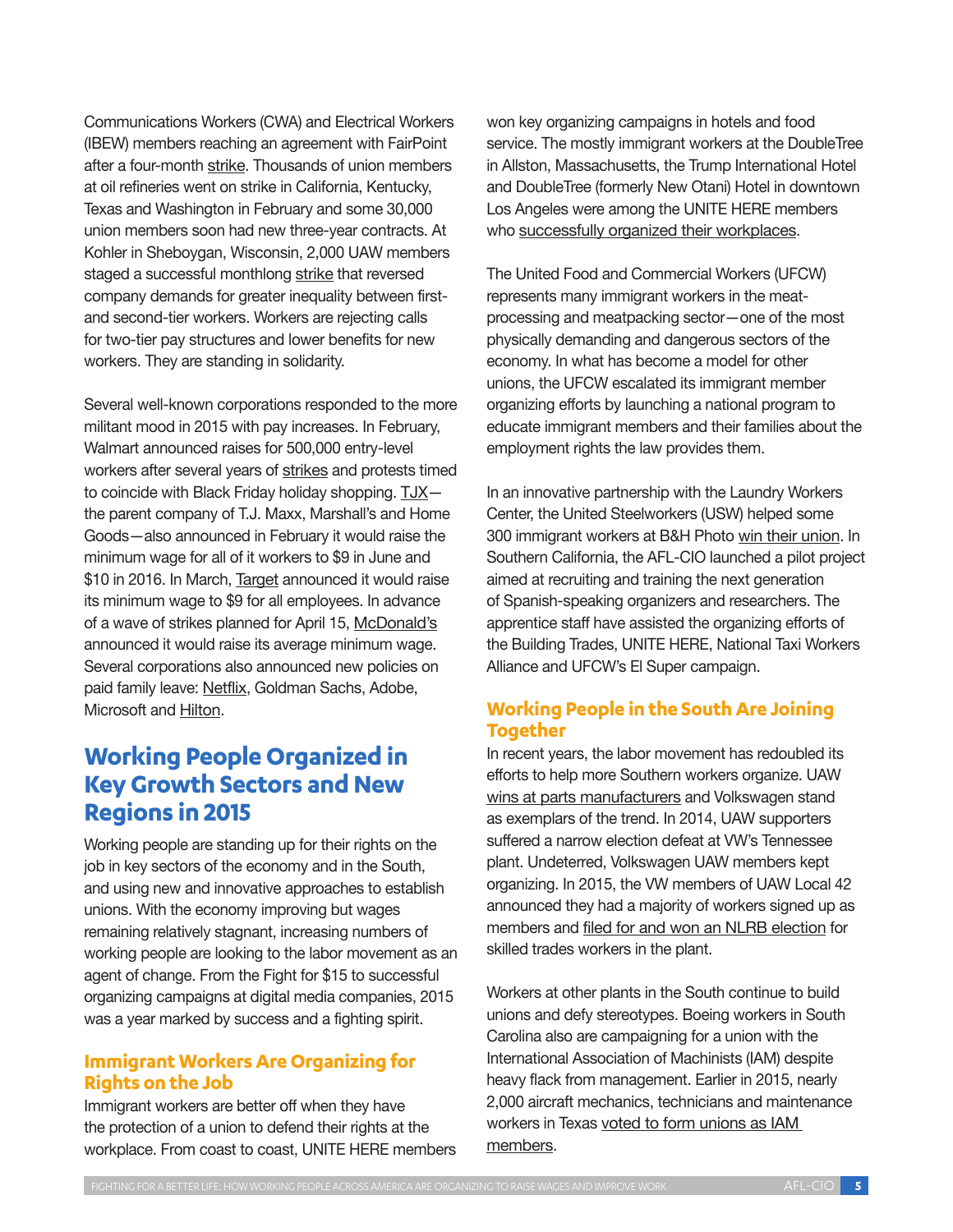### **Emerging Sectors of the Economy**

Working people in nontraditional sectors of the economy also are forming unions. In 2015, the editorial staff at The Huffington Post asked management to recognize Writers Guild of America, East (WGAE) as their union representative. This move would make The Huffington Post the biggest digital news operation to choose union representation. In the past year, working people have made significant gains in the media industry as The NewsGuild-CWA and WGAE have enjoyed major organizing wins, including at Gawker, The Guardian US, ThinkProgress, Salon and Vice Media.

Taxi and Uber drivers are organizing and mobilizing in cities across the country. Austin, Texas, Chicago, Los Angeles, New Orleans, New York, Philadelphia, San Diego, San Francisco, San Jose, California, and Washington, D.C., all saw major efforts to organize unions, protest for better conditions and win gains for traditional taxi drivers as well as on-demand drivers. These efforts were supported by AFSCME, the Office and Professional Employees (OPEIU), and the National Taxi Workers Alliance, which became the AFL-CIO's newest affiliate union this year.

### **Public-Sector Unions Gird for Attacks by Increasing Their Membership**

All unions want to have the highest possible participation in each of their bargaining units. In the federal sector, AFGE reached its highest membership in the union's history by signing up more than 300,000 federal employees. With attacks on public-sector collective bargaining, major state and local public-sector unions like AFSCME and AFT have activated and signed up hundreds of thousands of teachers, nurses, social workers, service workers and other public employees already covered by union contracts.

### **Health Care and Higher Education Are Growing Sectors and Growing Unions**

Two traditional sectors of the economy that have enjoyed sustained growth also are hotbeds of new worker organizing efforts. The National Nurses Union (NNU) continued to win new locals for nurses. In higher education, at Temple University, the AFT won one of the largest elections for adjunct faculty in recent years. Supported by the AFT and the UAW, teaching and

research assistants hoping to restore their legal right to collective bargaining launched campaigns for thousands of workers at Columbia, Cornell, Harvard and the New School University. In the Midwest, 600 clerical and other support staff workers at Northern Illinois University joined AFSCME.

### **In Transportation and Manufacturing, Working People Improve Standards by Organizing**

As the economy rebounds and transportation and manufacturing jobs recover, working people are joining unions to improve their working conditions and wages. Some 5,000 passenger service agents at Envoy, a major contractor for American Airlines, organized their union with support from CWA, which also counts 80,000 other members at airlines. Bike share workers in Boston, Chicago, New York and Washington, D.C., organized unions with the Transport Workers (TWU).

On the manufacturing side of transportation, working in coalition with the Jobs to Move America campaign, the IBEW successfully helped workers organize a union at Kinki-Sharyo, the manufacturer of Los Angles subway cars.

### **Big Strikes: Workers Reviving a Key Tactic When Necessary**

In recent years, Walmart "associates," fast food workers, and the Chicago and Seattle teachers all have proven that the strike remains an important tool for working people. That trend continued in 2015. In February, after years of organizing supported by the UFCW and several years of strikes and protests timed to Black Friday holiday shopping, Walmart announced raises for 500,000 workers.

In addition to several waves of short duration strikes in food service, several more traditional strikes in manufacturing and telecommunications resulted in wage and benefit gains. The year began with 1,800 CWA and IBEW members at FairPoint reaching an agreement on the heels of a four-month strike through a bitter New England winter.

Thousands of union members at oil refineries struck in California, Kentucky, Texas and Washington in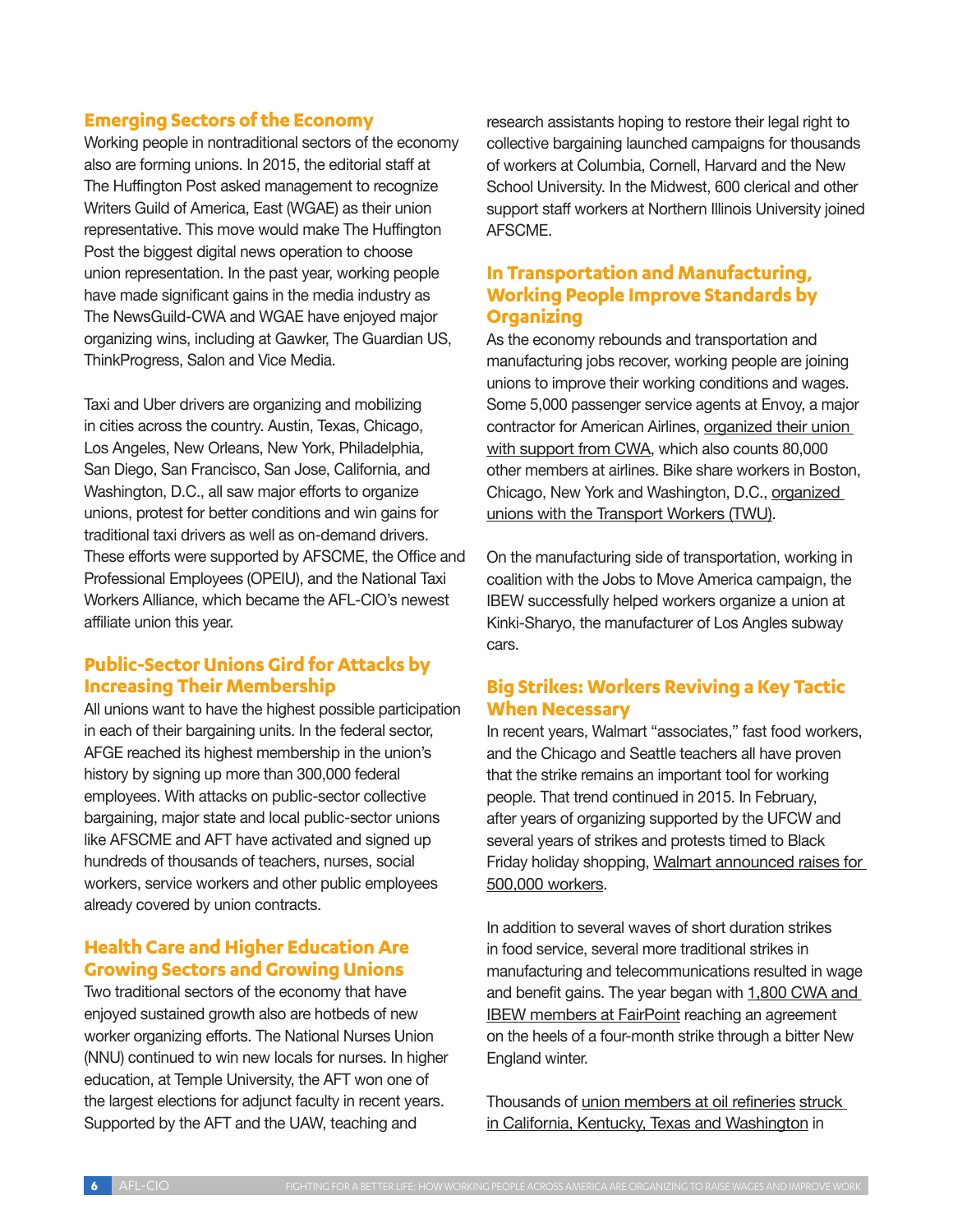February. The strikes were settled, and ultimately some 30,000 union members reached new three-year contracts. At Kohler, in Sheboygan, Wisconsin, 2,000 UAW members staged a successful monthlong strike, reversing company demands for greater inequality between first- and second-tier workers. There was a discernable trend toward increased worker militancy in 2015 based on the duration and significance of strikes in key sectors.

# **Working People are Educating Themselves About Economic Policy**

In 2015, the AFL-CIO developed a popular education course on the economy that connects participants' personal experiences—stagnating wages, rising student debt, unaffordable child care—to the broader economy and to *the policy choices that have weakened workers' bargaining power and shifted wealth to the 1%.* The Common Sense Economics® message is clear: bad policy choices have led to a low-wage economy, and better policy choices can lead to better lives for all of us. The training is designed to build an army of informed and engaged union members and community partners that can move from common understanding to collective action.

More than 400 volunteer trainers and thousands of working people across the country have engaged in Common Sense Economics workshops and carried its message into their activism. For example:

- **•** University students in Michigan fought attempts to cut the minimum wage for young workers.
- **•** Union and community activists in Miami took action to stop misclassification and wage theft for workers on the Miami Worldcenter construction project.
- **•** Teachers in Baltimore supported an initiative to extend overtime pay to workers making up to \$50,000 a year.
- **•** Public employees in Colorado took action in support of paid sick days.
- **•** College students and community activists in Minnesota supported legislation to provide driver's licenses for undocumented workers.

**•** CASA de Maryland, a worker center serving the Washington, D.C., metro area, trained 75 staff in Spanish to use Common Sense Economics as a fundamental part of their worker center member conversations.

Common Sense Economics is connecting a big vision of the economy to the lives and concerns of everyday working people. Outreach efforts in 2016 will ramp up even more.

# **Raising Wages by Changing the Rules**

In 2015, economic justice activists and union leaders came together across the country to demand that elected officials at every level of government pass laws and enact regulations to *require* improved wages and working conditions for working people.

The Fight for \$15 won dramatic victories. The most visible was the passage of a \$15 minimum wage ordinance in Los Angeles, America's second-largest city. Fifteen municipalities/counties enacted minimum wage increases in 2015; living wage bills passed in Washington State and Dallas as well.

In 2015, state-level minimum wage bills were introduced in 46 state legislatures. Two states (New York and Rhode Island) enacted or implemented increases, and bills introduced in 16 other states (Alaska, California, Delaware, Georgia, Hawaii, Iowa, Kansas, Minnesota, North Carolina, Nebraska, New Hampshire, Oklahoma, South Carolina, Tennessee, Vermont and Washington) will carry over into the 2016 legislative session. Three states (California, Hawaii and Tennessee) passed prevailing wage measures in 2015.

Protections against wage theft were passed in five states (California, Illinois, New York, Oregon and Utah) and four Florida counties or municipalities (Pinellas County, Hillsborough County, Osceola County and St. Petersburg). Wage theft bills introduced in five other states (Georgia, Iowa, North Carolina, Tennessee and Washington) will be considered in the 2016 legislative session.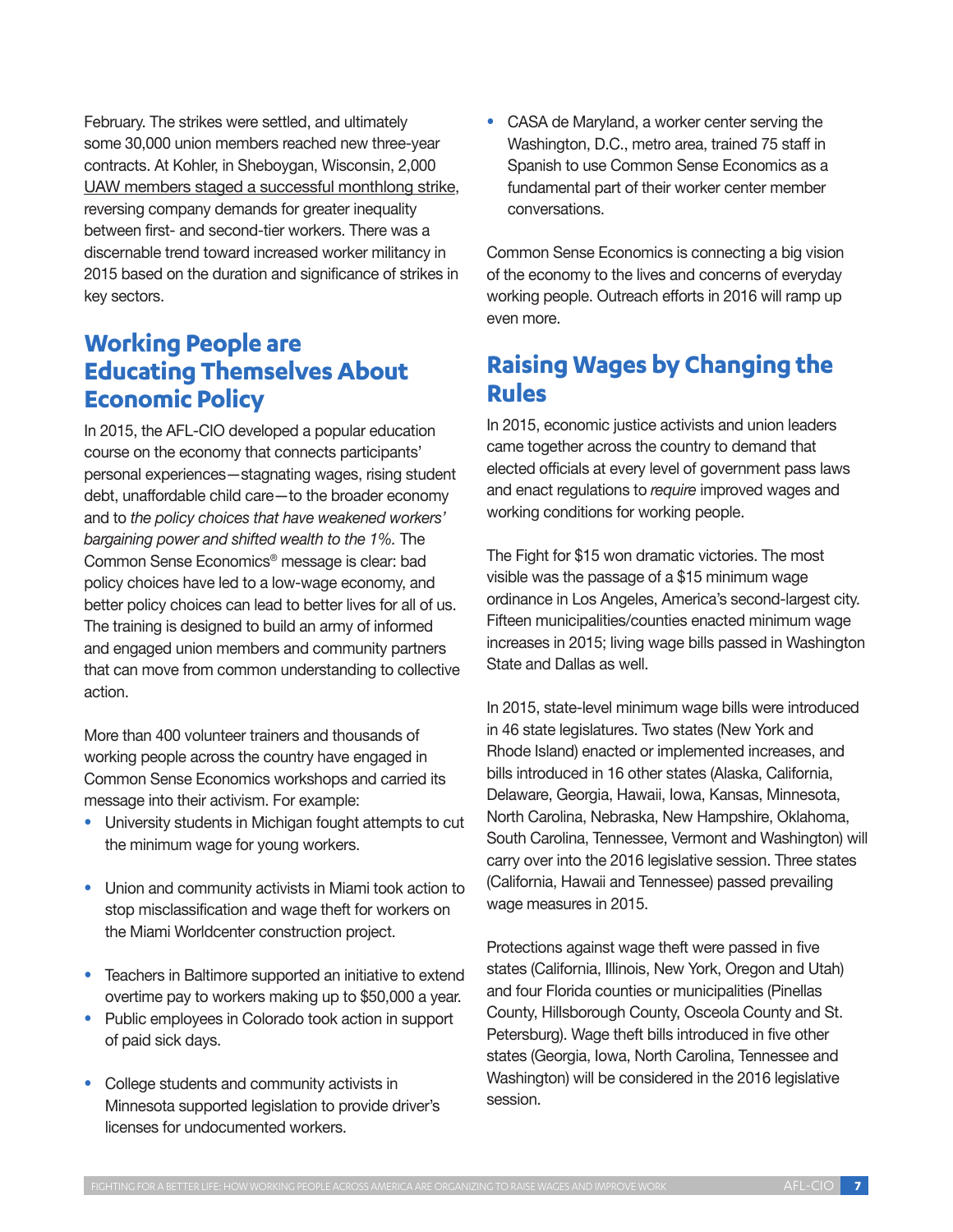In 2015, paid sick days measures passed in two states (North Dakota and Oregon), one county (Montgomery County, Maryland), and six municipalities (Emeryville, California; Bloomfield and Elizabeth in New Jersey; Philadelphia; Pittsburgh; and Tacoma, Washington).Three states (California, North Dakota and New York) passed equal pay legislation in 2015.

Bills to require employers to establish more humanfriendly work schedules were introduced in California, Minnesota and New York in 2015, and will be carried over for consideration in the 2016 legislative session. Fair scheduling bills include provisions that require employers to give advanced notice of work schedules and improved access to hours.

Nationwide, cities and states are recognizing the necessity of boosting the incomes of the lowest-paid employees—tipped and home care workers. In the face of federal inaction (the federal minimum rate for tipped workers has been stuck at \$2.13 since 1991), New York, Rhode Island and the city of Birmingham, Alabama, passed increases for tipped workers in 2015. Coupled with the expansion of New Deal labor protections to home care workers (who are disproportionately immigrants and, like their tipped-worker counterparts, women), low-wage workers are benefiting from longoverdue wage increases.

New workers' associations have played a pivotal role in these successes: Restaurant Opportunities Centers United's One Fair Wage campaign focuses solely on tipped workers, while the National Domestic Workers Alliance continues to fight for better pay for home care workers. Jobs With Justice and the National Employment Law Project are key community allies in the struggle to improve labor standards and working conditions.

At the federal level, funding for the Surface Transportation Act will help create jobs, but the Republican leadership in both the House and Senate blocked legislation that would have improved workers' lives by increasing workers' bargaining power—including bills that would have increased the minimum wage, provided paid sick days, improved Social Security and, perhaps most importantly, the Workplace Action for a Growing Economy (WAGE) Act, that would help restore a

meaningful right to organize and collectively bargain in the American workplace.

As congressional initiatives fizzled, President Obama and the federal agencies charged with protecting workers stepped in to use their authority to establish better employment standards—in many cases seeking to close loopholes and update worker protections that had been allowed to erode for decades—feeding wage stagnation and runaway economic inequality.

In 2015, the Department of Labor proposed a change in the rules on overtime protections that would restore overtime pay to almost 5 million workers—ensuring they would receive "time and a half" when working more than a standard 40-hour week. The rule also would make it harder for employers to deny overtime to another 10 million workers who already are overtime-eligible.

On Aug. 25, 2015, a federal appeals court unanimously upheld a 2013 Labor Department rule that extended minimum wage and overtime legal coverage to people who provide care for the elderly and people with disabilities in their homes. This court ruling will allow the Labor Department to enforce minimum wage and overtime protections for 2.5 million people in the home care workforce, 90% of whom are female and half of whom are people of color.

In 2015, one executive order to lift labor standards for employees of federal contractors was implemented, and a second executive order was issued that will enable 300,000 employees of federal contractors to take paid sick leave to take care of loved ones without fear of losing their paychecks or their jobs.

A third executive order, finalized in 2015, could help close the gender pay gap. This executive order will prohibit federal contractors from firing or retaliating against employees who compare salaries with each other. In November 2015, the president banned the practice of using a job applicant's criminal record as an early filter for employment, giving millions of people a better chance for employment.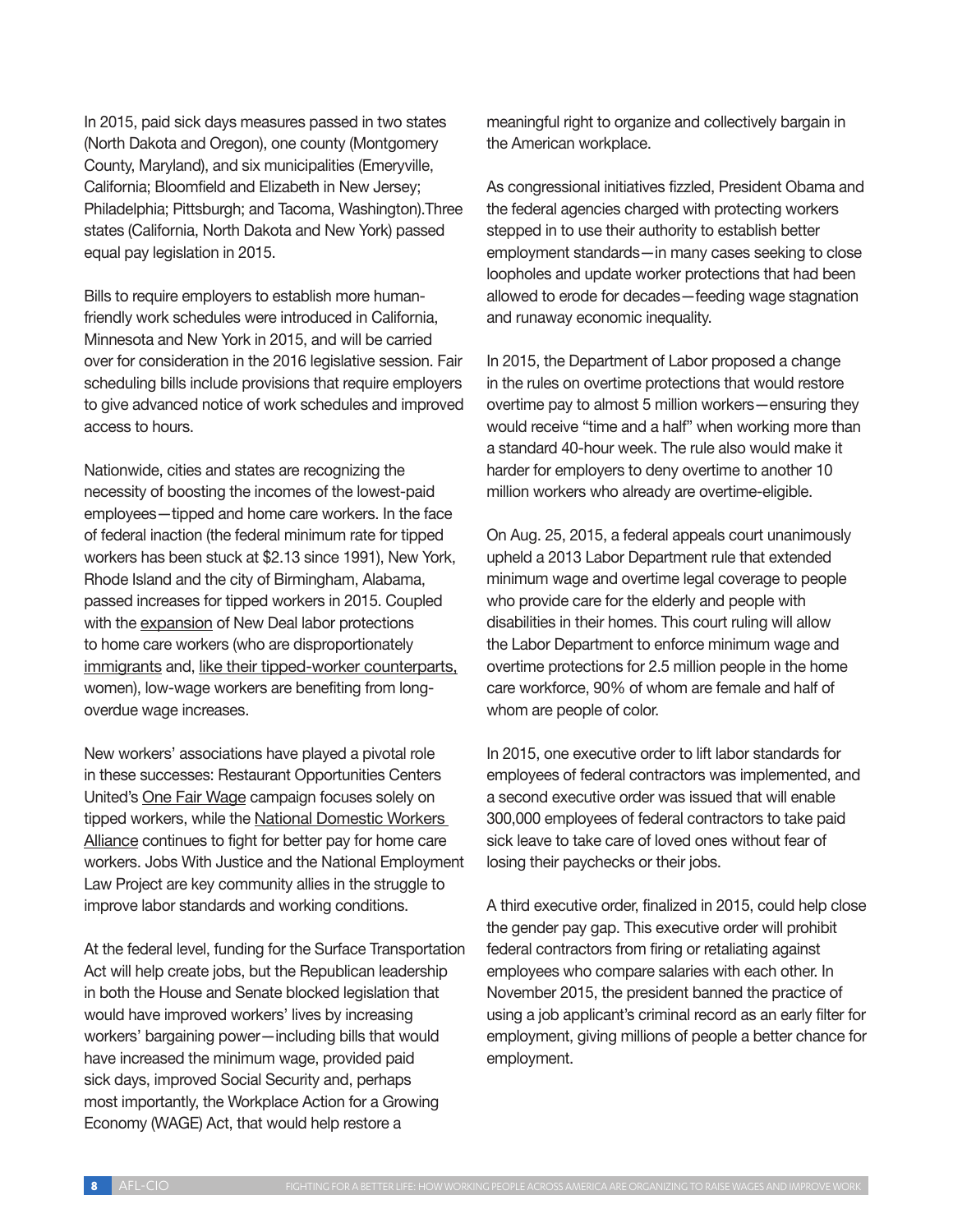# **The Federal Reserve, Employment and Wage Growth**

During 2015, progressive economists, labor leaders and economic justice activists discouraged the Federal Reserve from raising short-term interest rates, arguing it was more important to keep jobs and wages growing than to reduce mild inflation.

A series of meetings between regional bank presidents and workers took place in 2015 to ensure the bankers could hear from workers about how they feel the economy actually is performing. Workers reported that their wages weren't rising and that many people who want full-time work are stuck in part-time or temporary jobs with wages far below what they had earned in the jobs they held before the Great Recession. Their testimony drove home the point that even though the formal unemployment rate is fairly low, this figure is masking the fact that many people would work more hours if they could. Progressive economists argued that the Federal Reserve should let labor markets tighten before raising interest rates, because tight labor markets force employers to raise wages to keep good workers. Tighter labor markets also reduce black unemployment rates and reduce the racial gap in employment.

Despite this effort, the Federal Reserve Board increased its target interest rate by 0.25% in December 2015. Nonetheless, the caution exhibited by the Fed chair and her increased focus on employment data in making this decision suggest a desire to better balance the Federal Reserve's twin goals of full employment and low inflation.

# **Looking Forward**

2015 was a breakthrough year in collective understanding and popular action.

In 2015 the American electorate recognized that the struggles of individual families to make ends meet, to pay their mortgage, to save for retirement and to pay off student loans is, in fact, a collective struggle. These experiences are shared by a majority of working families that are struggling to find economic solid ground as they watch the incomes and wealth of the top 10% skyrocket.

It has become clear that the rules that govern our economy need to be recalibrated. The people we elect to make those rules need to be challenged.

In 2015, working people across the country began to work for change. A growing number of people no longer are willing to accept stagnant and falling wages without complaint. They're demanding new rules.

2015 was a year when unions, community organizing groups, economic justice advocates and activists dug deep and worked together to create a better life for all Americans. We recognized that we can create a healthier economy and a more democratic society—but everyone has to participate to make an economy that works for all of us.

The landscape in 2016 looks very different than it did in January 2015. The torrent of intolerance and hate unleashed by would-be presidents is designed to sow fear and division. Anti-union and extremist forces have mobilized to fight on all the fronts described above.

But we're different, too. We've shared hardships, learned together, walked strike lines together, canvassed together. We're building understanding, creating joint actions, developing strategies together. We're standing for the future and standing up for our kids. We're strong and resolute.

And we'll keep our eyes on the prize: a more just, inclusive economy that serves all of us, not just the wealthy and the well-connected.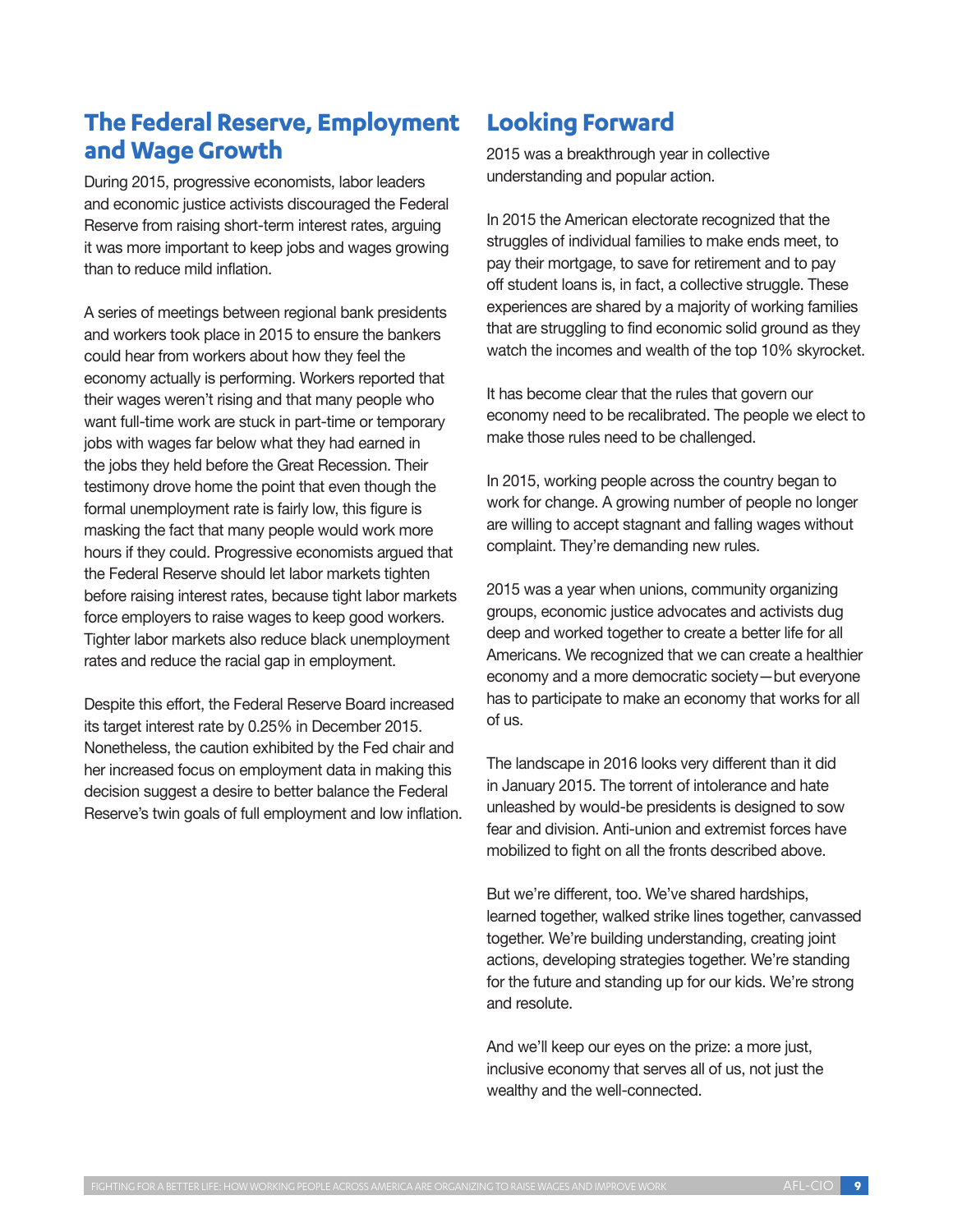# **APPENDIX**

# **1. Advances for Working People Won in Cities and State Legislatures**

In 2015, two states (New York and Rhode Island) enacted or implemented minimum wage increases.

**New York.** The labor commissioner accepted the recommendations of the Wage Board to increase the minimum wage for fast food workers to \$15 per hour by July 1, 2021 (by Dec. 31, 2018, in New York City), and increase the state minimum wage for tipped workers for service employees in resort hotels, food service workers, service employees in restaurants and all-year hotels to \$7.50 per hour on Dec. 31, 2015. Gov. Andrew Cuomo also made an executive decision to increase the minimum wage for state employees to \$15 per hour by July 1, 2021 (by Dec. 31, 2018, in New York City).

**Rhode Island.** The minimum wage increased to \$9.60 per hour Jan. 1, 2016, and a \$1-per-hour increase in the minimum wage for tipped workers will be phased in over two years.

#### **Municipal Minimum Wage**

Fifteen municipalities increased their minimum wage in 2015.

**Birmingham, Alabama.** The minimum wage will increase to \$8.50 on July 1, 2016, and \$10.10 on July 1, 2017, with annual indexing starting in 2018. The law increased the minimum rate for tipped workers to 50% of the city's regular minimum wage.

**Denver.** Denver Public Schools increased the minimum wage for employees to \$12 per hour by Sept. 1, 2015.

**Emeryville, California.** The minimum wage will increase to \$15 per hour by 2018.

**Greensboro, North Carolina.** The City Council increased the minimum wage to \$10 for contract and seasonal employees and \$12 per hour for benefited employees.

**Johnson County, Iowa.** The minimum wage will increase to \$10.10 per hour by 2017. The Solon City Council opted out of the increase, so its minimum wage will remain at \$7.25 per hour.

**Lexington, Kentucky.** The minimum wage will increase to \$10.10 per hour by 2018.

Los Angeles. The minimum wage will increase to \$15 per hour by 2020.

**Los Angeles County (unincorporated areas), California.**  The Los Angeles County Board of Supervisors approved an increase in the minimum wage for unincorporated areas of Los Angeles County by 2020.

**Mountain View, California.** The minimum wage will increase to \$15 per hour by 2018.

Palo Alto, California. The minimum wage increased to \$11 per hour on Jan. 1, 2016.

**Pittsburgh.** Pittsburgh Mayor Bill Peduto issued an executive order to increase the minimum wage for all city employees to \$15 per hour by 2021.

**Portland, Maine.** The Portland City Council passed an ordinance increasing the minimum wage to \$10.10 effective Jan. 1, 2016, and future increases will be indexed to inflation. However, the ordinance holds the minimum wage for tipped workers at 50% of the state minimum wage (half of the state minimum wage is \$3.75).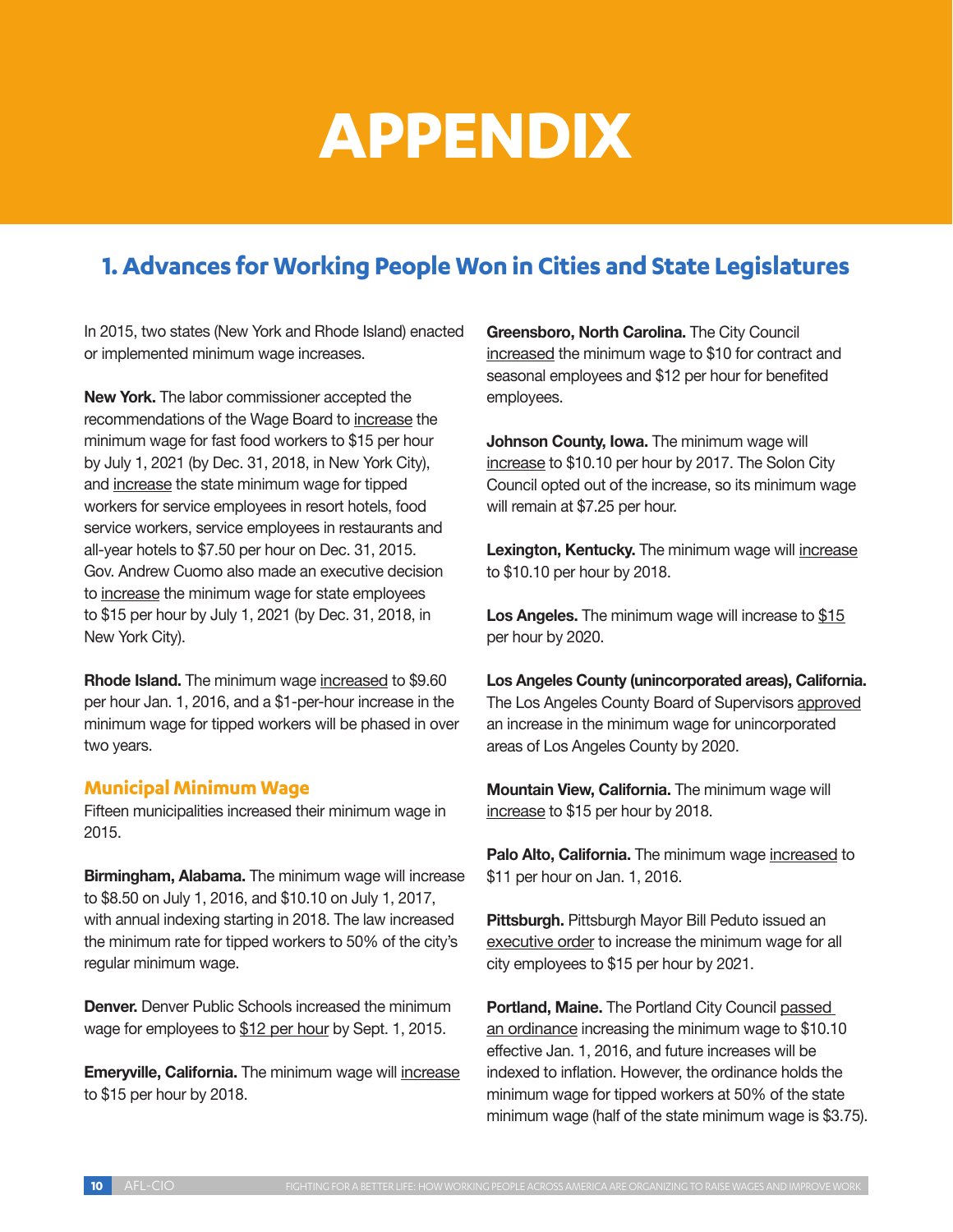**Sacramento, California.** The Sacramento City Council voted to raise the minimum wage to \$10 per hour by Jan. 1, 2016, and \$12.50 by Jan. 1, 2020. For subsequent years, the minimum wage will be indexed to inflation.

**Seattle.** The 9th U.S. Circuit Court of Appeals upheld the phased-in increase of the city's minimum wage to \$15 per hour.

**Syracuse, New York.** Mayor Stephanie Miner issued an order raising the minimum wage for all full-time city employees to \$15 per hour.

**Tacoma, Washington.** Voters in Tacoma voted to increase the city's minimum wage to \$12 per hour by 2018.

#### **Living Wage Measures Passed**

One state (Washington) and one municipality (Dallas) passed living wage legislation in 2015.

**Dallas.** Dallas passed a living wage of \$10.37 per hour for all city contractors and subcontractors (except construction workers, whose wages are regulated elsewhere). The ordinance also mandates annual indexing to inflation.

**Washington.** The state legislation allows firms that pay a living wage to claim a property tax exemption for the value of new construction of industrial or manufacturing facilities in targeted areas where the city has found a lack of living-wage jobs.

### **Anti-Wage Theft Legislative Protections Passed**

Protections against wage theft were passed in four states (California, Illinois, New York and Oregon) and four counties or municipalities in Florida (Pinellas County, Hillsborough County, Osceola County and St. Petersburg).

**California.** Gov. Jerry Brown signed legislation that (a) provides employee status, with wage theft protections, for professional sports cheerleaders; (b) gives the labor commissioner the enforcement power to end wage theft and outlines penalties; and (c) allows the labor commissioner to file a lien on an employer's property to help employees collect unpaid wages.

**Florida.** Four counties or municipalities passed legislation to combat wage theft in 2015. Pinellas County commissioners passed an anti-wage theft measure that took effect on Jan. 1, 2016. The Hillsborough County Commission approved a wage theft ordinance in October (Ordinance No. 15-25). Osceola County passed the Wage Recovery ordinance on March 16, 2015. St. Petersburg passed a wage theft ordinance that took effect April 16, 2015, and began processing complaints on Sept. 2, 2015.

**Illinois.** Gov. Bruce Rauner signed legislation that (a) provides for state employees to be paid back wages and salaries that are overdue to them, per a court case; and (b) regulates private employment agencies and requires investigation of wage theft, including penalties.

**New York.** Gov. Cuomo signed two bills that will protect nail salon workers from wage theft.

**Oregon.** Gov. Kate Brown signed two bills that (a) allow the Labor Commissioner to issue debts owed by employers who have committed wage theft; and (b) extend wage theft protections to domestic workers.

### **Law to Protect Workers from Employer Payroll Fraud**

**Utah.** The legislation allows the Unemployment Insurance Division to share information about employee misclassification with the U.S. Department of Labor.

### **Laws Requiring Employers to Provide Paid Sick Days**

Paid sick days measures passed in two states (North Dakota and Oregon) in 2015.

**North Dakota.** A new state law allows state employees six weeks of sick leave to be used for the adoption or placement of a child.

**Oregon.** Under new legislation passed in 2015, workers in businesses with 10 or more employees will earn one hour of paid sick and safe time for every 30 hours worked, up to a limit of 40 hours per year. Employees in businesses with fewer than 10 employees will earn 40 hours of unpaid, job-protected sick and safe time per year.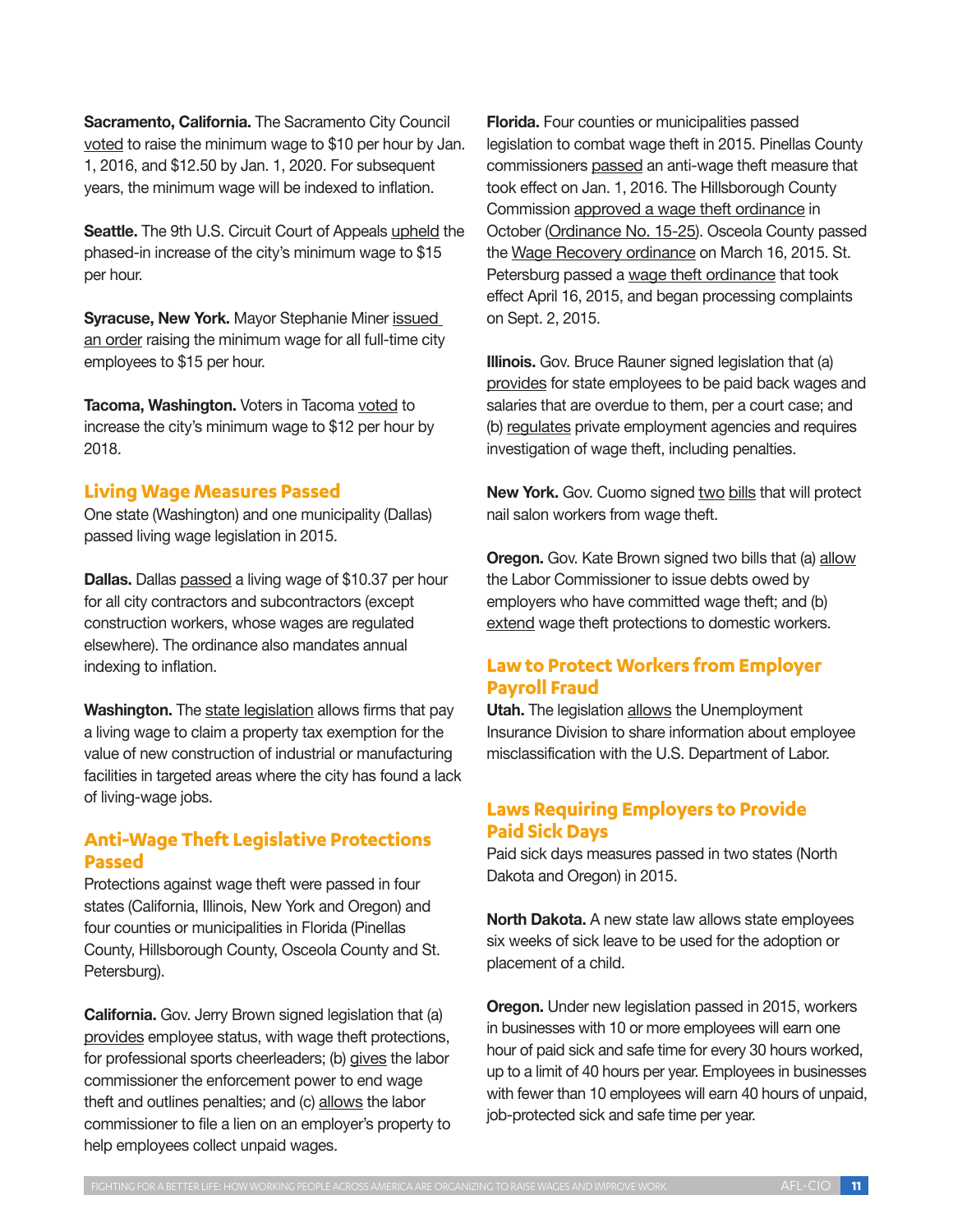Paid sick days measures passed in one county (Montgomery County, Maryland) and six municipalities (Emeryville, California; Bloomfield and Elizabeth, New Jersey; Philadelphia and Pittsburgh; and Tacoma, Washington) in 2015.

**Bloomfield, New Jersey.** The city council approved a paid sick leave law that will allow private-sector workers to earn one hour of sick time for every 30 hours worked. Those who work in businesses with 10 or more employees can earn five paid sick days per year; workers in businesses with nine or fewer employees would be eligible to earn three paid sick days per year.

**Elizabeth, New Jersey.** Voters approved a paid sick leave law that will require private employers to provide paid sick leave to employees. The law is expected to take effect on March 2, 2016.

**Emeryville, California.** The ordinance increases the maximum annual limits on accrual and use to allow workers at businesses with 55 or fewer employees to earn up to 48 hours annually, and workers at businesses with 56 or more employees to earn up to 72 hours annually.

**Montgomery County, Maryland.** All Montgomery County employees can earn one of hour of paid leave for every 30 hours of work, and employees can earn up to 56 hours of paid leave per year. The new law takes effect Oct. 1, 2016, and affects an estimated 90,000 people employed in the county.

**Philadelphia.** The city council approved and Mayor Michael Nutter signed a citywide paid sick leave ordinance. The ordinance would require employees at businesses with 10 or more employees to be eligible to earn up to five paid sick days per year.

**Pittsburgh.** An ordinance passed in August 2015 would require employers with 15 or more employees to allow employees to accrue 40 hours of paid sick time per year. Employers with fewer than 15 employees would be required to allow employees to accrue 24 hours of paid sick time per year. The ordinance recently was struck down by an Allegheny County judge.

**Tacoma, Washington.** The new law applies to the following categories: employees who work in Seattle for an employer with at least four full-time employees (regardless of the location of the employer), excluding government employees (except city of Seattle employees) and students enrolled in work-study programs. Accrual is one hour for every 40 hours worked.

### **Equal Pay**

Three states (California, New York and North Dakota) passed equal pay legislation in 2015.

**California.** The new law (SB 358) requires employers to prove that any pay gap between workers is due to factors like skill level or seniority rather than gender. In addition, the legislation protects workers from retribution for sharing salary information or asking about their colleagues' compensation.

**New York.** The legislation (A 6075 and S 1) prohibits pay differentials based on gender in jobs requiring "equal skill, effort and responsibility" that are "performed under similar working conditions."

**North Dakota.** The legislation (HB 1257) requires that a wage differential between employees of different sexes that is not pursuant to seniority, merit, or quantity or quality of production must be based on a bona fide factor other than sex. It provides clarity on where an unlawful employment practice claim can be filed and tolling the statute of limitations in court for complaints first filed with the state labor commissioner.

### **Laws to Help People Return to Work After Serving Time for a Crime**

"Ban the Box" measures that remove questions about criminal history from employment applications were implemented in six states (Georgia, New York, Ohio, Oregon, Vermont and Virginia) and one municipality (Portland, Oregon).

**Georgia.** Gov. Nathan Deal issued an executive order to remove questions regarding criminal history from employment applications for public employers, making clear that criminal history shall not be a determining factor in employment decisions unless it bears specific relation to the job for which an individual is being considered.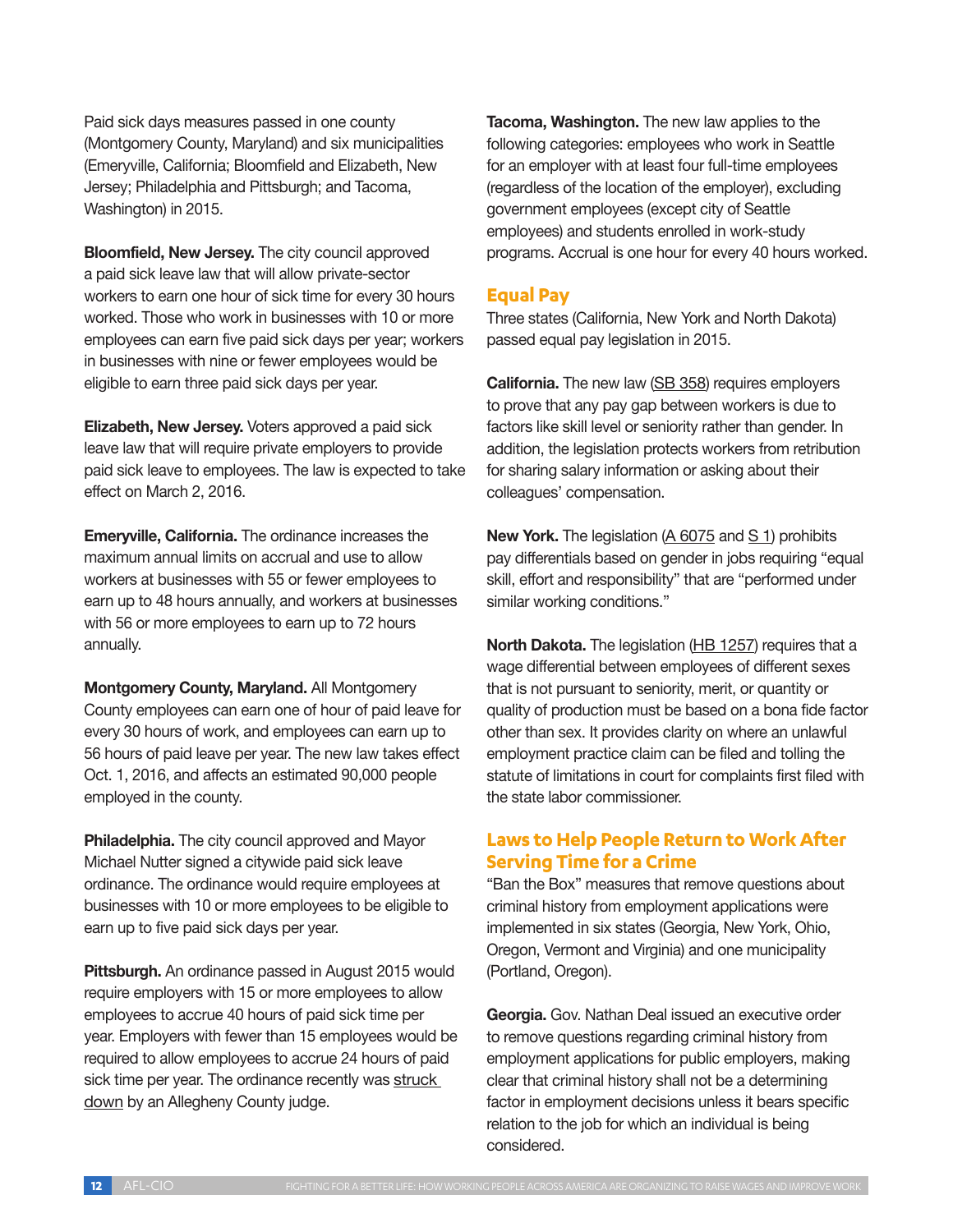**New York.** Gov. Cuomo issued an executive order to remove questions regarding criminal history from employment applications for public employers, making clear that criminal history shall not be a determining factor in employment decisions unless it bears specific relation to the job for which an individual is being considered.

**Ohio.** Gov. John Kasich issued an executive order to remove questions regarding criminal history from employment applications for public employers, making clear that criminal history shall not be a determining factor in employment decisions unless it bears specific relation to the job for which an individual is being considered. A new state law codifies the executive order issued by the governor.

**Oregon.** A new statewide law restricts both publicand private-sector employers from inquiring about an applicant's criminal background while in the initial stages of the application process.

**Portland, Oregon.** The Portland City Council unanimously passed a "Ban the Box" ordinance that will apply to business with six or more employees, with exemptions for law enforcement and criminal justice jobs, volunteer positions or for jobs that require working with children, the elderly, people with disabilities or other vulnerable groups.

**Vermont.** Gov. Peter Shumlin issued an executive order to remove questions regarding criminal history from employment applications for public employers, making clear that criminal history shall not be a determining factor in employment decisions unless it bears specific relation to the job for which an individual is being considered.

**Virginia.** Gov. Terry McAuliffe issued an executive order to remove questions regarding criminal history from employment applications for public employers, making clear that criminal history shall not be a determining factor in employment decisions unless it bears specific relation to the job for which an individual is being considered.

### **Laws to Protect Taxi and Ride Service Drivers' Wages and Voice on the Job**

One municipality (Seattle) and one county (Montgomery County, Maryland) passed ordinances that establish a mechanism to provide a collective voice similar to collective bargaining for taxi drivers and/or ride service drivers.

**Montgomery County, Maryland.** Two new county ordinances establish a mechanism to provide worker voice for taxi drivers, improve services so taxis can compete with Uber and other transportation network companies, and dramatically improve services for people with disabilities.

**Seattle.** The city council voted unanimously in December 2015 to pass an ordinance that provides a mechanism to provide a worker voice for taxi drivers, for-hire drivers and drivers who are dispatched using apps like Uber and Lyft.

### **Laws to Ensure Contractors Don't Use Public Money to Erode Local Wage Standards**

Two states (California and Hawaii) passed prevailing wage measures in 2015.

**California.** The new law expands the definition of "public works" to include the delivery of ready-mixed concrete with respect to contracts involving any state agency or any political subdivision of the state. For example, readymix drivers who deliver materials to a job site would warrant the payment of prevailing wages.

**Hawaii.** The new law sets the overtime rate for public works to the rates set by applicable collective bargaining agreements.

### **Other Legislation Extending Wage and Labor Protections to Workers**

**New York.** New York enacted legislation to protect nail salon workers and form a statewide task force to fight worker exploitation.

**Oregon.** The Domestic Workers' Bill of Rights, which applies minimum wage and overtime protection to domestic workers, went into effect on Jan. 1, 2016.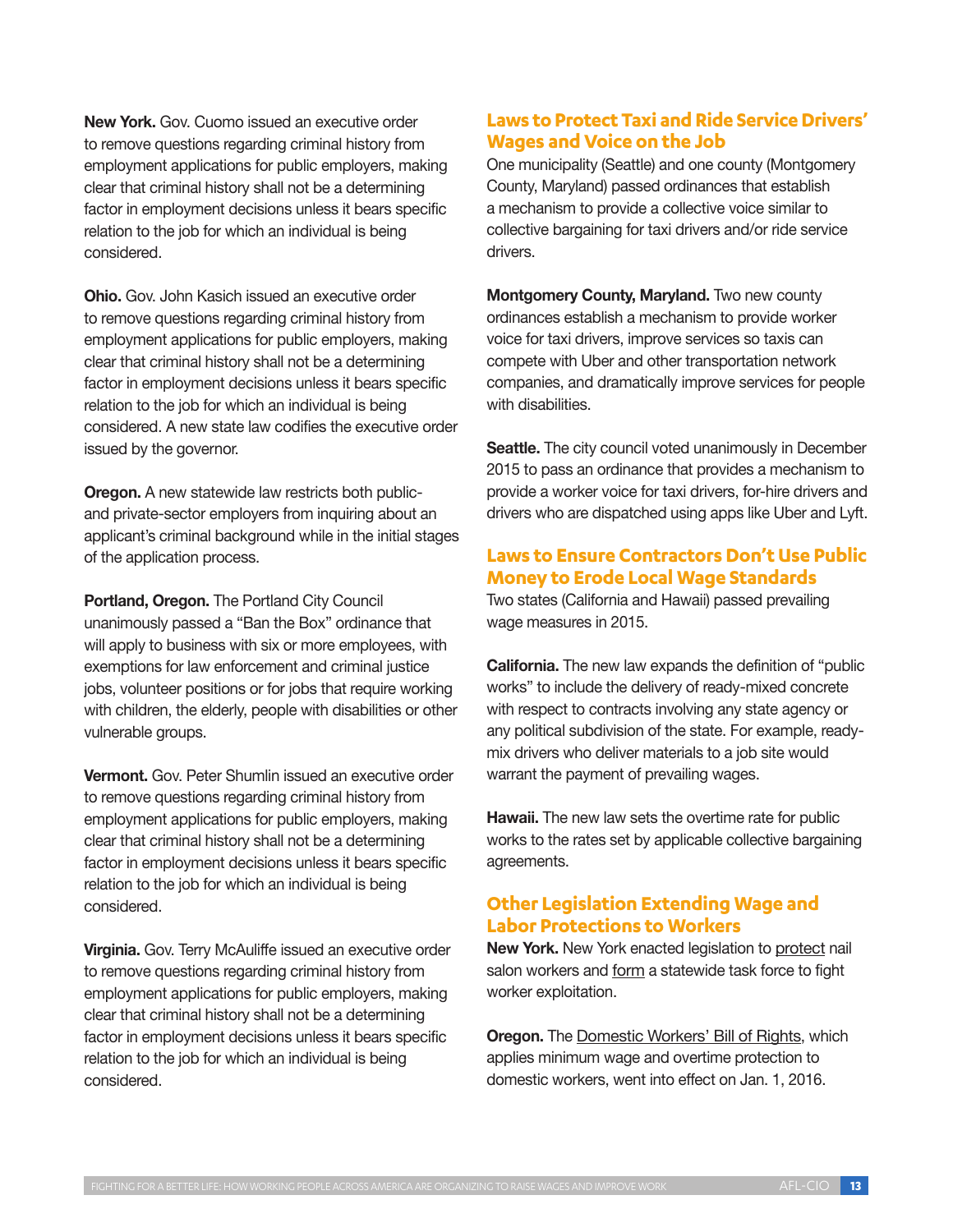# **2. Federal Laws to Help Working People Introduced (Not Yet Passed)**

**Workplace Action for a Growing Economy (WAGE) Act.** On Sept. 16, 2015, Sen. Patty Murray (D-Wash.) and Rep. Robert C. Scott (D-Va.) introduced the WAGE Act (S. 2042/H.R. 3514), which would strengthen protections for all working people, whether or not they belong to a union, who organize and promote change through collective action, and thereby open up pathways to equal pay, increased safety and higher wages.

**Minimum Wage.** On April 30, 2015, Sen. Murray and Rep. Scott introduced the Raise the Wage Act (S. 1150/ H.R. 2150), which would raise the federal minimum wage to \$12 per hour by 2020.

**Fair Scheduling.** On July 15, 2015, Rep. Rosa DeLauro (D-Conn.) introduced the Schedules That Work Act (H.R. 3071), which would require retail, food service and cleaning businesses to pay for four hours of work when they send a worker home early, and provide workers with their work schedules two weeks in advance.

**Currency Manipulation.** On Feb. 10, 2015, Sen. Jeff Sessions (R-Ala.) and Rep. Sander Levin (D-Mich.) introduced legislation to address currency manipulation, which has cost America as many as 5 million jobs and devastated many manufacturing communities. Addressing currency manipulation, including through strong enforceable currency mechanisms in trade agreements such as the Trans-Pacific Partnership (TPP), is critical to creating and retaining good manufacturing jobs that pay decent wages.

**Payroll Fraud.** On July 29, 2015, Sen. Robert P. Casey Jr. (D-Pa.) and Rep. Federica Wilson (D-Fla.) introduced the Payroll Fraud Prevention Act (S. 1896/H.R. 3427), which would strengthen penalties for the misclassification of employees as independent contractors.

**Paid Sick Leave.** On Feb. 12, 2015, Sen. Murray and Rep. DeLauro introduced the Healthy Families Act (S. 497/H.R. 932), which would require businesses with more than 15 employees to allow employees to earn at least one hour of paid sick leave for every 30 hours worked.

**Equal Pay.** On March 25, 2015, Sen. Barbara Mikulski (D-Md.) and Rep. DeLauro introduced the Paycheck Fairness Act (S. 862/H.R. 1619), which would strengthen remedies for sex discrimination in the payment of wages.

**Family and Medical Leave.** On March 18, 2015, Sen. Kirsten Gillibrand (D-N.Y.) and Rep. DeLauro introduced the Family and Medical Insurance Leave Act (S. 786/H.R. 1439), which would provide workers with paid family and medical leave.

**H-1B and L-Visa Reform.** On Nov. 10, 2015, Sens. Dick Durbin (D-Ill.) and Chuck Grassley (R-Iowa) introduced The H-1B and L-Visa Reform Act of 2015 (S. 2266), which would restructure the H-1B program to weed out exploitative practices upfront and prevent the misuse of the program to drive down wages, displace workers and outsource jobs.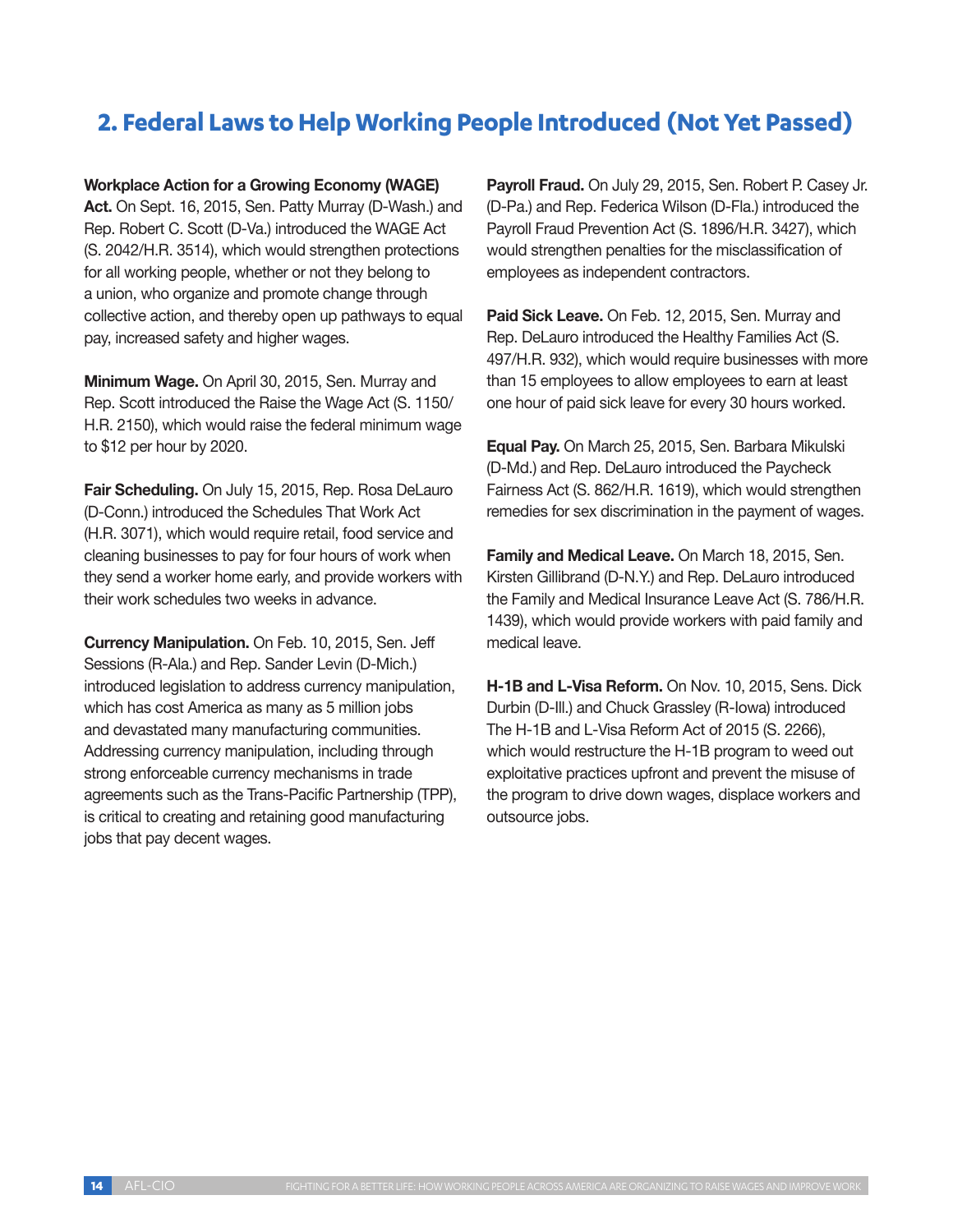# **3. Presidential Actions Taken to Improve Wages and Working Conditions**

**Pay Raise for Overtime Workers.** On June 30, 2015, the Labor Department proposed a long-overdue update of overtime eligibility rules, restoring overtime protections that have been eroded since 1975. The department estimates that its proposal would extend overtime protection to 4.7 million more workers and make it harder for employers to misclassify another 10 million workers who already are overtime-eligible. In comments filed on Sept. 4, 2015, the AFL-CIO called this proposal the single most important step the Obama administration could take on its own authority to raise wages and incomes for working families, but argued that the new overtime rules should be even more protective of workers.

**Fair Pay and Safe Workplaces for Employees of Federal Contractors.** On May 27, 2015, the Obama administration proposed regulations to implement Executive Order 13673 on "Fair Pay and Safe Workplaces" that will lift wage standards and health and safety standards for employees of federal contractors by ensuring that businesses with significant repeated and unremedied violations of labor and employment laws are not rewarded with taxpayer dollars.

**Family and Medical Leave for Employees of Federal** 

**Contractors.** On Sept. 7, 2015, President Obama signed Executive Order 13706, which will enable 300,000 workers who service federal contracts to earn and use seven days of paid sick leave per year to care for themselves, their family members or their loved ones without fear of losing their paychecks or their jobs.

**CEO-to-Worker Pay Ratio.** On Aug. 5, 2015, the Securities and Exchange Commission (SEC) voted to require public companies to disclose the ratio between CEO compensation and median income of workers. The new rule will allow shareholders to determine whether CEO pay is out of balance in comparison to what a company pays its workers and help investors make sound decisions when they vote on executive compensation packages.

**Retirement Income Security.** On April 20, 2015, the Labor Department's Employee Benefits Security Administration proposed a new rule to help ensure retirement security by clarifying the circumstances under which a person will be considered a "fiduciary" when providing investment advice related to retirement plans, individual retirement accounts and other employee benefit plans. The basic principle of the proposed rule is that if you want to give financial advice, you have to put your clients' best interests first, not your own.

**Equal Pay**. On Sept. 11, 2015, the Office of Federal Contract Compliance Programs finalized a rule to implement Executive Order 13665 (April 8, 2014), prohibiting discrimination by federal contractors and subcontractors against employees who disclose compensation information. This rule will help close the gender pay gap by enabling employees working on federal contracts to talk freely about their compensation.

**Ban the Box.** On Nov. 2, 2015, President Obama announced that the federal government would delay questions about a job applicant's criminal history until later in the hiring process for federal jobs, ensuring that millions of Americans with a criminal history will have access to career opportunities.

**Minimum Wage and Overtime for Home Care** 

**Workers.** On Aug.25, 2015, a federal appeals court unanimously ruled that the Labor Department was acting within its authority in 2013 when it issued a rule to ensure minimum wage and overtime protections for workers who care for the elderly and people with disabilities in their homes. This ruling allows the Labor Department to enforce minimum wage and overtime protections for 2.5 million people in the home care workforce, 90% of whom are female and half of whom are people of color.